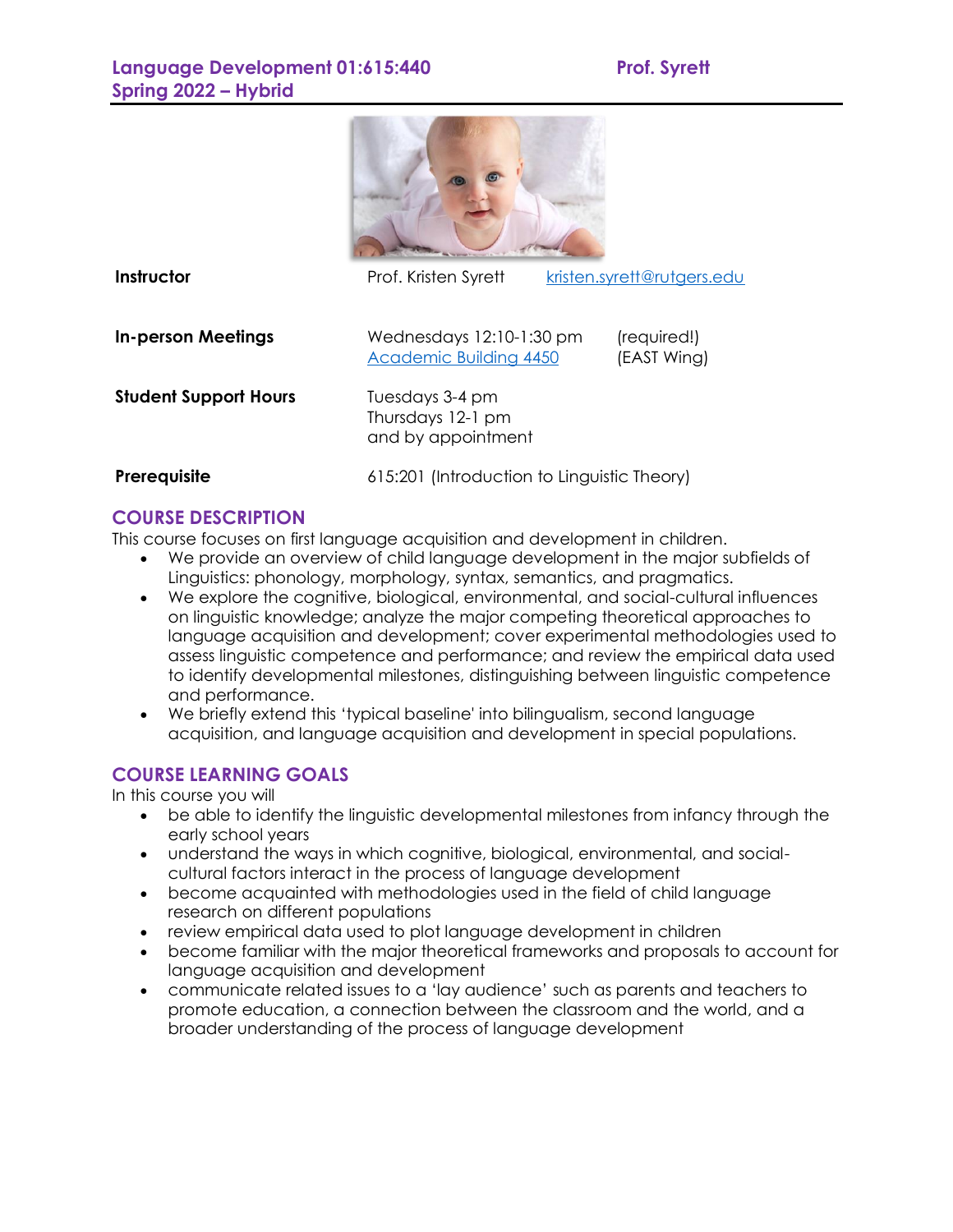## **GRADING SCALE**

You will be graded according to the following scale.

- A: >90
- B+: 85 to 89
- B: 80 to 84
- C+: 75 to 79
- C: 70 to 74
- D: 60 to 69
- $F: < 60$

I will issue Warning grades for students who appear to be struggling with attendance, participation, and/or academic performance. If you receive a Warning grade, let's talk!

### **ASSESSMENT COMPONENTS**

- You will be assessed according to four main components, which figure into your course grade.
- These assessments are your opportunities to consolidate what you have learned and take it to the next level. These should be opportunities for you to recognize your progress in learning and meeting the course objectives. I value being fair, and generous in assessing student effort. I want you to succeed and love this topic!
- When you see a grade in Canvas, you are welcome to check for accuracy relative to the rubric for that assessment. I will not debate grades once they are assigned. Student support hours are not for that purpose. Let's use this time productively!

### **1. Attendance and participation 10%**

- You must attend every in-person class or synchronous remote class, and actively participate. Ask questions and share contributions using the variety of platforms available to you! Please see the rubric in Canvas.
- Our class will be much more lively and enjoyable, and you will learn a LOT more if you ask questions, contribute to discussions, and support each other!

#### **2. Weekly posts 20%**

- Each week, you will participate in the designated post on our Canvas website. The format of these posts will vary from week to week; instructions and a rubric will accompany individual discussion. These should be enjoyable and invite you to think and learn!
- Your posts must be substantive, be at least one paragraph in length, and follow the instructions.
- Discussion posts are **due no later than Monday at 10 pm**, no exceptions unless approved by me in advance. (Life during a pandemic happens, so email me in advance if something urgent or pressing arises compromising this deadline.) Posts remain open until 11 pm (after the deadline), to allow for the possibility of *partial credit for late assignments* (-1 pt) as necessary.
- There will be 12 posts; the lowest two will be dropped.

#### **3. Group project 40%**

- There will be a group project, which is your chance to work with each other and creatively bring together what you have learned in the class.
- The purpose of this project is to help you to learn how to communicate what you've learned in our class to a lay audience outside of class in a clear, fun, and engaging way, and to make connections between the course content and the people and world around you. I will provide you with clear instructions and inspiration.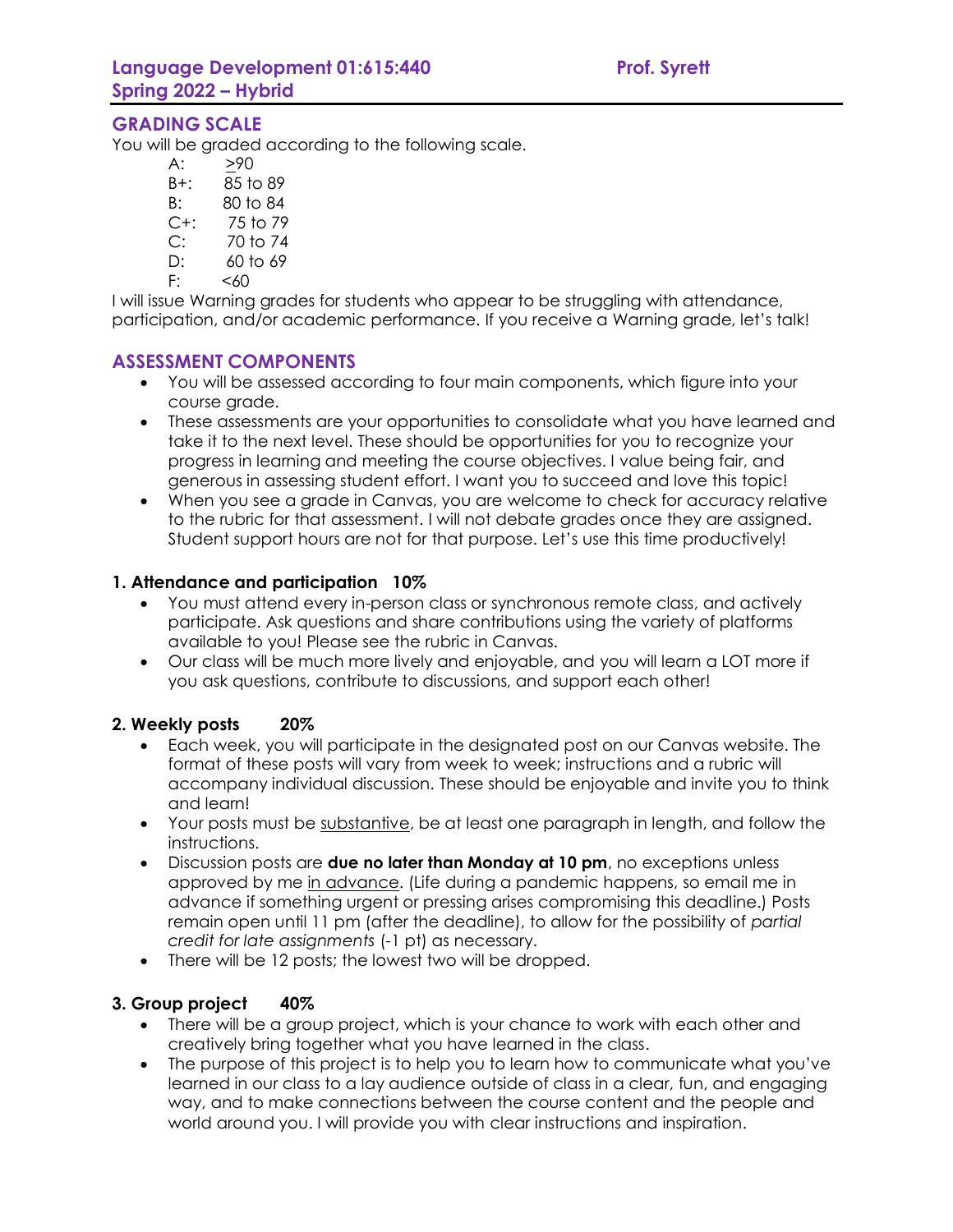- You will work together in groups of 5 or fewer. I will assign groups a few weeks into class.
- The project will take place in 8 components, each worth 5 points (5% of your grade). (1)-(6) submitted and graded as a group, (7)-(8) submitted and graded individually:
	- a) Topic, proposed format, suggested division of labor, and timeline with associated responsibilities
	- b) List of 5 references with annotated summary with relevance to project, in APA format
	- c) Draft #1 rough draft
	- d) Peer review and constructive critique of another group
	- e) Draft #2 rough draft incorporating peer feedback
	- f) Presentation of final project
	- g) Draft #3 Final (final!) project with summary of individual contributions
	- h) Reflection on personal contribution, group project experience and final project.

### **4. Final exam (cumulative) 30%**

- The final exam is your chance to shine and show me and yourself how much you've learned.
- If you have been attending classes, following the materials, meeting with me during student support hours, doing the weekly posts, and have contributed actively to the group project, you have set yourself up for success on the final!

### **READINGS**

- All readings can be found in the designated Canvas modules. I have carefully chosen these readings across various textbooks and language acquisition/development resources.
	- o Clark, Eve. (2018). *First language acquisition*, 3rd Edition. Cambridge: Cambridge University Press. (CLA)
	- o Golinkoff, Roberta, & Hirsh-Pasek, Kathy. *How babies talk*. Plume. (GOL-HP)
	- o Guasti, Maria Teresa. *Language acquisition*. Cambridge: MIT Press. (GUA)
	- o Hoff, Erika. (2014). *Language development*. Belmont, CA: Wadsworth Cengage Learning. (HOFF)
	- o Jusczyk Peter. (2000). *The discovery of spoken language*. Cambridge: MIT Press. (JUS)
	- o Saxton, Matthew. (2017). *Child language*. London: Sage. (SAX)
	- o Tomasello, Michael, & Akhtar, Nameera. (2000). Five questions for any theory of word learning. In Marc Marschark (Ed.), *Becoming a word learner* (pp. 179-186). Oxford: Oxford University Press. (TOM-AKH)
	- o Woodward, Amanda. (2000). Constraining the problem space in early word learning. In Marc Marschark (Ed.), *Becoming a word learner* (pp. 81-114). Oxford: Oxford University Press. (WOOD)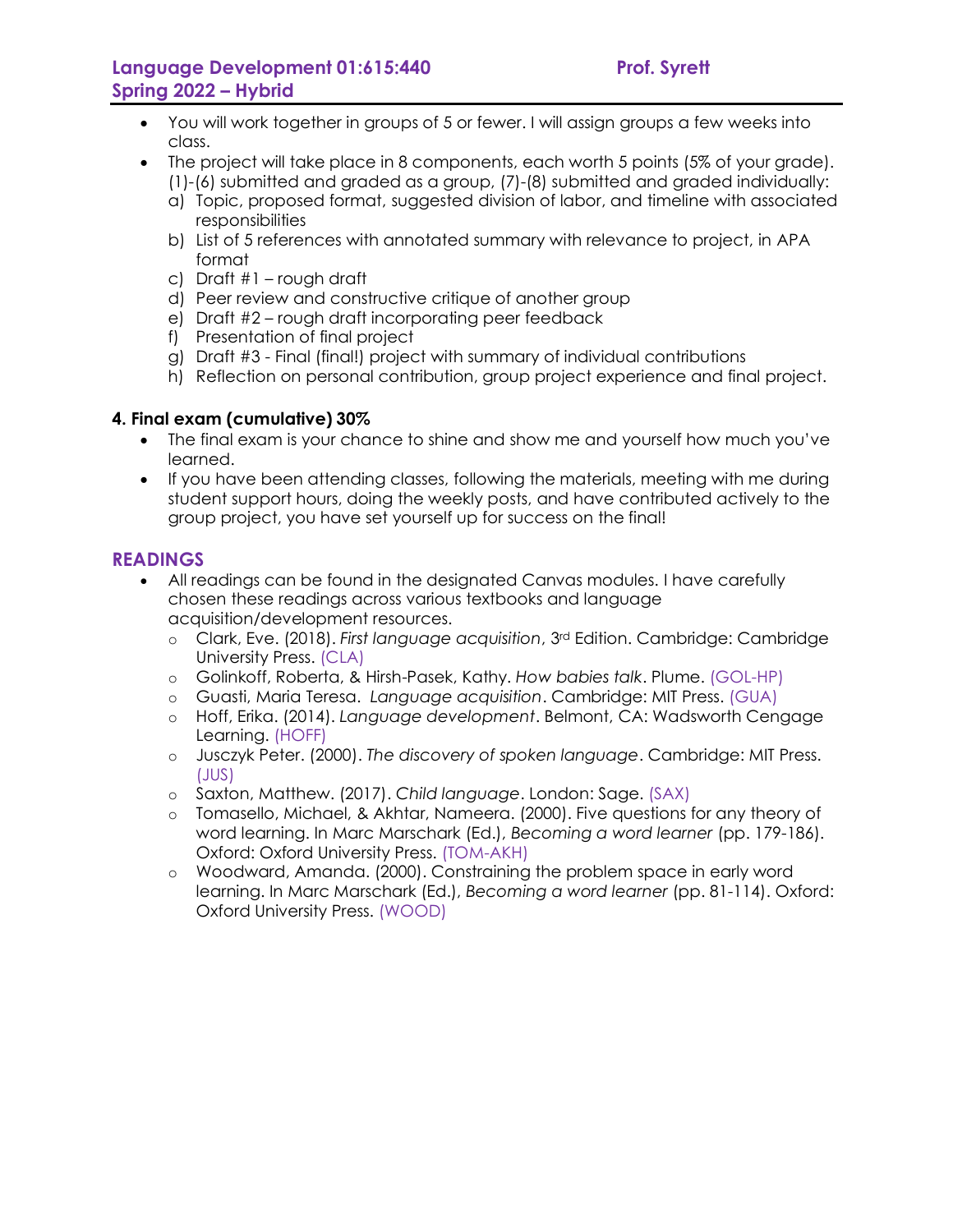## **CLASS PROTOCOLS**

#### **Academic Integrity**

- You are expected to know and follow the Rutgers University policy on Academic Integrity:
- <http://academicintegrity.rutgers.edu/integrity.shtml>
- Cheating, plagiarizing, presenting someone else's work as your own, and not properly acknowledging another student's contribution **will not be tolerated**. All instances of plagiarism will be reported to the Office of Student Judicial Affairs. Making available notes or other materials from this course, especially in return for compensation, is also discouraged.

#### **Attendance and Absences**

- You are expected to attend and participate in every class and actively participate. If you anticipate that you will be absent for a class whatever reason, you must notify me in writing via email as soon as possible AND report your absence here: <https://sims.rutgers.edu/ssra/>
- Recent circumstances have presented mental and physical health challenges for many. Time management is difficult. People make mistakes. I recognize this, and I understand. I will never ask you for a medical note. At the same time, I will hold you to the highest standard of participation and engagement that you are able to provide. We're in this together, and I want you to succeed. Being present and active are preconditions for success. I'm always happy to talk and work with you.
- Please note: Not every reported absence is excused! Do not assume that because you have simply reported that you'll be absent, there are no consequences. You will still be responsible for the content, and you should coordinate with a classmate to cover what was learned in that class.
- University policy excuses absences due to religious observance or participation in Rutgers-approved activities, and permits students to make up work missed for these circumstances. If this applies to you, please let me know at least a week in advance.
- Students who miss more than an occasional class (for any reason at all, excused or otherwise!) should consult with the Dean of Students. It will be extremely difficult for you to perform successfully in the class if you miss multiple classes. Your groups also depend on you for the group project.

#### **Civility and Professionalism**

In this class, we will be supportive and respectful of each other, and show each other grace as we learn together. All course participants will be guided by professionalism, civility, and inclusion. We will welcome diverse opinions, backgrounds, and perspectives. We will demonstrate respect for each other in our classroom discussions and in any online correspondence.

#### **Disability Services and Support**

I am very happy to accommodate students who have a documented disability and a letter of accommodation. Please provide this to me at the start of the semester. You are responsible for coordinating taking your exam with the Office of Disability Services well in advance of the designated exam date (see course schedule). Find our more here: <https://ods.rutgers.edu/my-accommodations>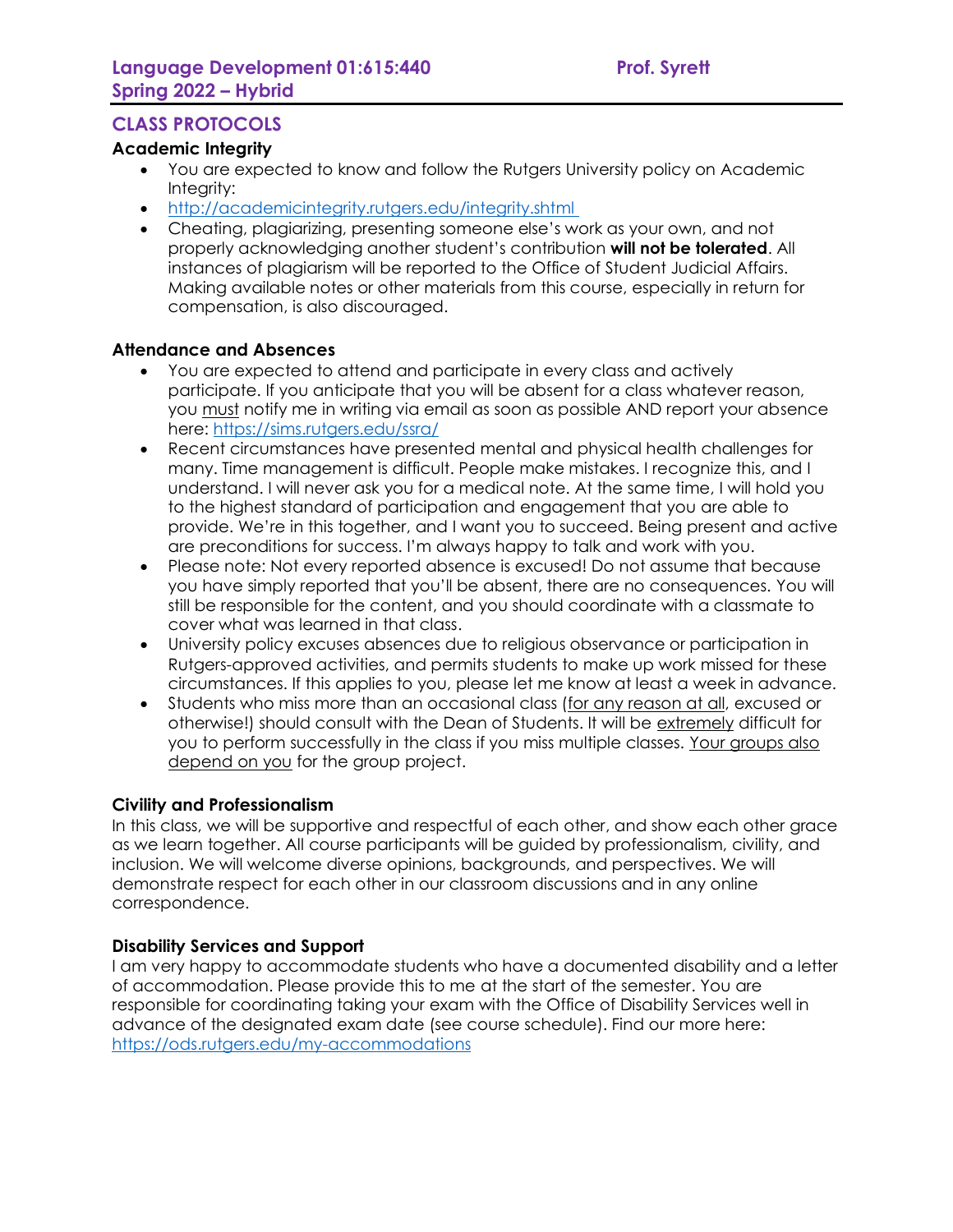### **Extra Credit**

- Some faculty and graduate students in the Department of Linguistics (including me and my students!) do experimental research on language. Some of this research is on child language and language acquisition and development, so it is directly relevant to the content of this course. You have the opportunity to raise your final grade by up to 2 % points through participation in a Linguistics experiment. You will get 1 point of credit for every half hour of experimental participation. Experiments are offered through the Linguistics department experiment management system (sona) here: [http://rutgerslinguistics.sona-systems.com/](http://rutgerslinguistics.sona-systems.com/ )
- Towards the beginning of the semester, your name and email will be added to the experiment system. You will be issued an anonymous id to participate in experiments through this system. Once Linguistics experiments are posted, you can sign up online.
- Any student enrolled in a Linguistics undergraduate course is eligible to participate in Linguistics experiments, regardless of gender, race, ethnicity, language status, or impairments, disorders, or disabilities. You cannot be denied participation for any of these reasons. If you are taking multiple Linguistics courses that allow for experimental participation to count towards extra credit, you are responsible for making sure you have assigned the credit correctly through the experiment system.

### **Student Support Hours**

- These hours are there for you! Please actively take advantage of them. I enjoy setting aside this time to talk with you, because they help us get to know each other more, and allow me to learn how best to support you.
- I invite you to use this time to go over the course content, help organize your notes, figure out effective study strategies, talk about post-bac or research plans whatever would support you.
- Appointments can be one-on-one or in small groups.
- This is also a good time for me to learn more about your style of communication (which may help when I am reading your writing), or your career plans (which may help if you ask me for a reference letter later on!).

## **Other Rutgers Resources**

Academic Calendar <https://scheduling.rutgers.edu/scheduling/academic-calendar>

Counseling, Alcohol and Other Drug Assistance Program & Psychiatric Services (CAPS) <http://health.rutgers.edu/medical-counseling-services/counseling/>

Office for Violence Prevention and Victim Assistance [www.vpva.rutgers.edu/](http://www.vpva.rutgers.edu/)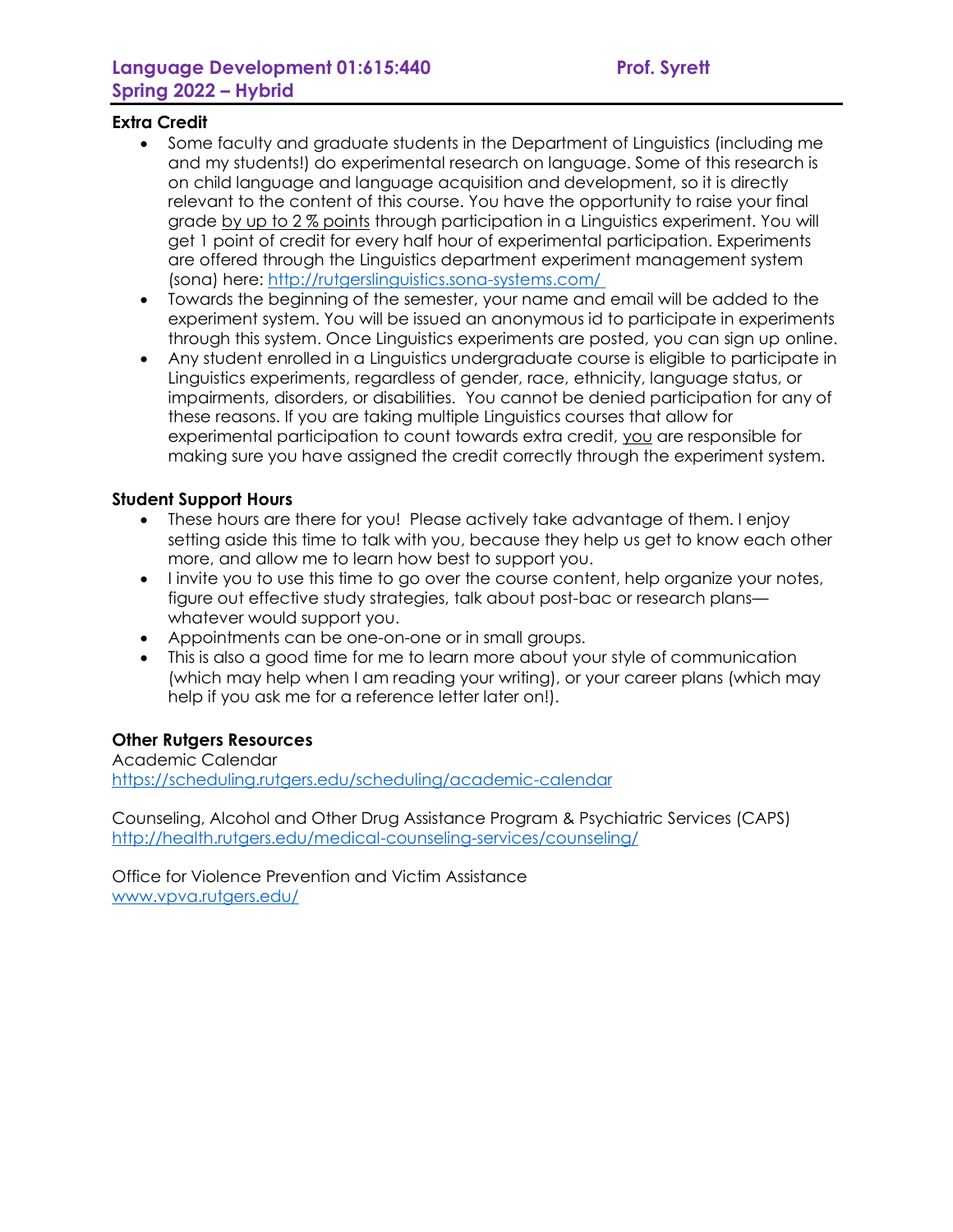| Date                                  | <b>Topic</b> |                                                                                     | <b>Readings / Assignment</b>                                                            |
|---------------------------------------|--------------|-------------------------------------------------------------------------------------|-----------------------------------------------------------------------------------------|
| <b>Wed 1/19</b>                       |              | Introduction to Course and                                                          |                                                                                         |
| continue                              |              | Language Development<br>Intro to Language Development                               | SAX ch1, CLA ch 1                                                                       |
| Mon 1/24                              |              |                                                                                     | Discussion Post 1 due by 10 pm                                                          |
| <b>Wed 1/26</b>                       | 2.1          | <b>Developmental Milestones</b>                                                     | GUA ch 2 pp. 47-53<br>HOFF ch 1 pg. 20                                                  |
| continue                              | 2.2          | <b>Developmental Milestones</b>                                                     | GOL-HP ch 2-8<br>JUS pp. 174-185                                                        |
| Mon 1/31                              |              |                                                                                     | Discussion Post 2 due by 10 pm                                                          |
| <b>Wed 2/2</b>                        | 3.1          | Theories of Language Acquisition and<br>Development                                 | <b>TOM-AKH</b><br>HOFF pp. 20-21<br>GUA ch 1 pp. 8-19<br>SAX ch 10                      |
| continue                              | 3.2          | Theories of LA/LD                                                                   | JUS ch 2 pp. 17-27                                                                      |
| <b>Mon 2/7</b>                        |              |                                                                                     | Discussion Post 3 due by 10 pm                                                          |
| <b>Wed 2/9</b>                        | 4.1          | Methods of Studying LA/LD                                                           | GUA ch 2 pp. 24-28<br>HOFF ch 1 pp. 21-26<br>HOFF ch 3 pp. 74-89<br><b>JUS appendix</b> |
| continue<br>Mon 2/14                  | 4.2          | Methods of Studying LA/LD                                                           | Discussion Post 4 due by 10 pm                                                          |
| <b>Wed 2/16</b>                       | 5.1          | The Role of the Adult                                                               | GOL-HP pp. 25-37<br>HOFF ch 3 pp. 97-106                                                |
| continue                              | 5.2          | The Role of the Adult                                                               |                                                                                         |
| Mon 2/21                              |              |                                                                                     | Discussion Post 5 due by 10 pm                                                          |
| <b>Wed 2/23</b><br>continue           | 6.1<br>6.2   | Acquisition of Phonology<br>Acquisition of Phonology                                | HOFF ch 4<br>GOL-HP pp. 23-25<br>GUA ch 2<br>CLA ch 14<br>JUS ch 4 pp. 48-58            |
| Mon 2/28                              |              |                                                                                     | Discussion Post 6 due by 10 pm                                                          |
| <b>Wed 3/2</b>                        | 7.1          | Acquisition of Morphology<br>Introduction to Group Project                          | CLA ch 8<br>HOFF ch 6 pp. 170-184                                                       |
| continue                              | 7.2          | Acquisition of Morphology                                                           |                                                                                         |
| <b>Mon 3/7</b>                        |              |                                                                                     | Discussion Post 7 due by 10 pm                                                          |
| <b>Wed 3/9</b><br>continue            | 8.1<br>8.2   | Acquisition of the Lexicon<br>Photo activity opens up<br>Acquisition of the Lexicon | HOFF ch 5<br>JUS pp. 10-11<br>SAX ch 6<br>GUA ch 3 pp. 55-80                            |
| Fri 3/11<br>Mon 3/21<br>$3/12 - 3/20$ |              | <b>Rutgers Spring Break!</b>                                                        | <b>WOOD</b><br>Group Project (a) due by 10 pm<br>Discussion Post 8 due by 10 pm         |